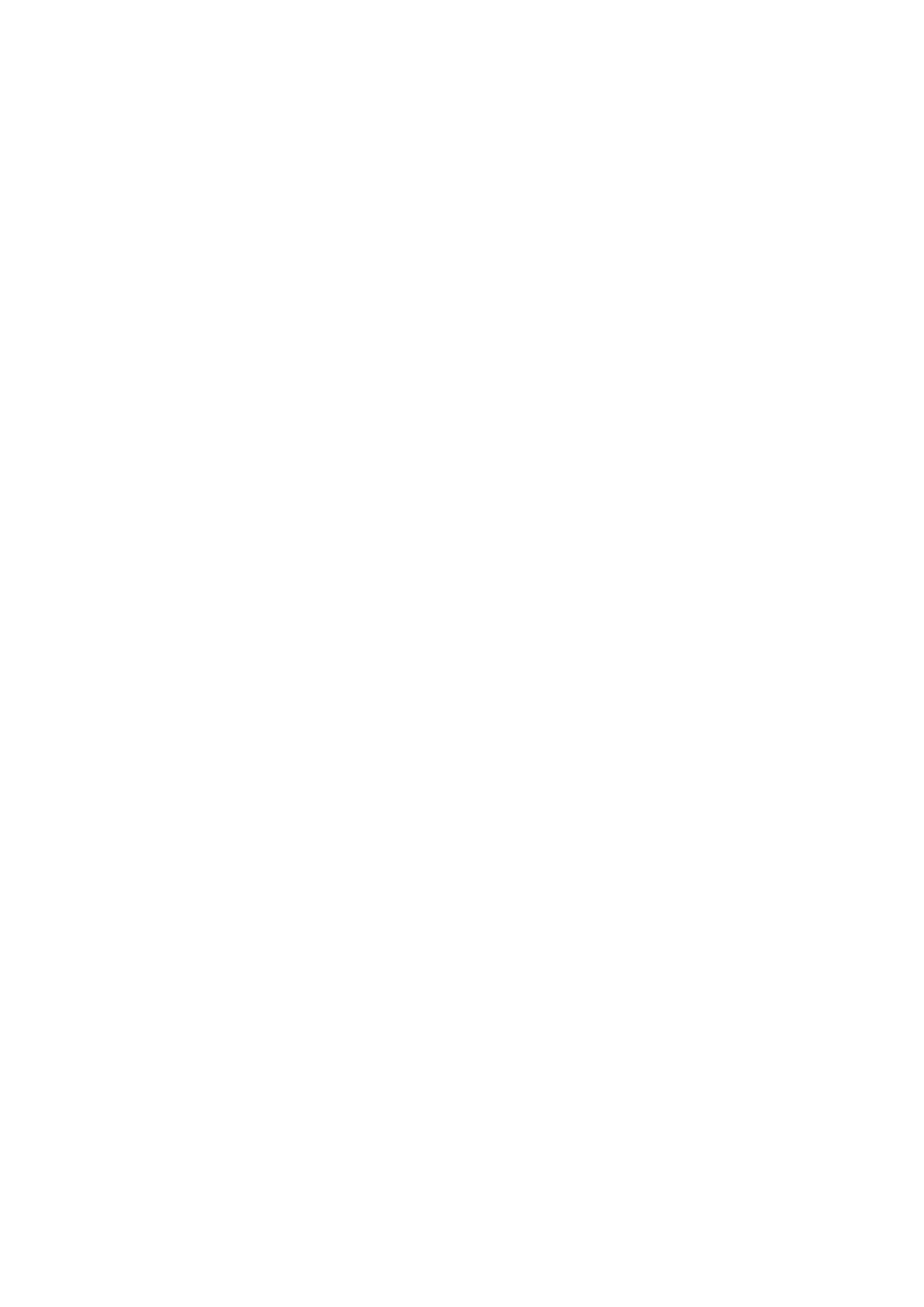## **ANNEX**

# **GUIDELINES FOR THE USE OF ELECTRONIC CERTIFICATES**

#### **1 Introduction**

1.1 The Organization aims to reduce the administrative burden on Administrations, port State control officials, ships' crews and other stakeholders caused, amongst other reasons, by reliance on traditional paper certificates.

1.2 Signed paper certificates issued by Governments and recognized organizations authorized to act on their behalf have been the traditional means of documenting compliance with IMO requirements.

1.3 Contracting Governments using electronic certificates, including printed versions of electronic certificates, have experienced instances of port State control officers or other stakeholders denying the validity of these certificates, resulting in a burden to the master and crew, shipowner or operator, port State control officers, Administration and other stakeholders.

1.4 In addition, ships have experienced instances of port State control actions because a traditional paper certificate has been issued but has not arrived on the ship or the traditional paper certificate has been damaged or lost.

1.5 Establishing a recognized set of features for using electronic certificates should help alleviate problems inherent in reliance on paper.

#### **2 Purpose**

The purpose of these Guidelines is to facilitate the use and acceptance of electronic certificates.

#### **3 Definitions**

For the purpose of these Guidelines:

- .1 *Certificate* means a document issued by an Administration or its representatives that is used to show compliance with IMO requirements and used to describe operating conditions, crewing requirements, and ship equipment carriage requirements. The term "certificate" does not include publications, manuals, instructions or ships' logs used to record ongoing operations;
- .2 *Electronic certificate* means a certificate issued in an electronic format;
- .3 *Electronic signature* means data in electronic form which is attached to or logically associated with other electronic data to serve as a method of authentication of the issuer and contents of the electronic data;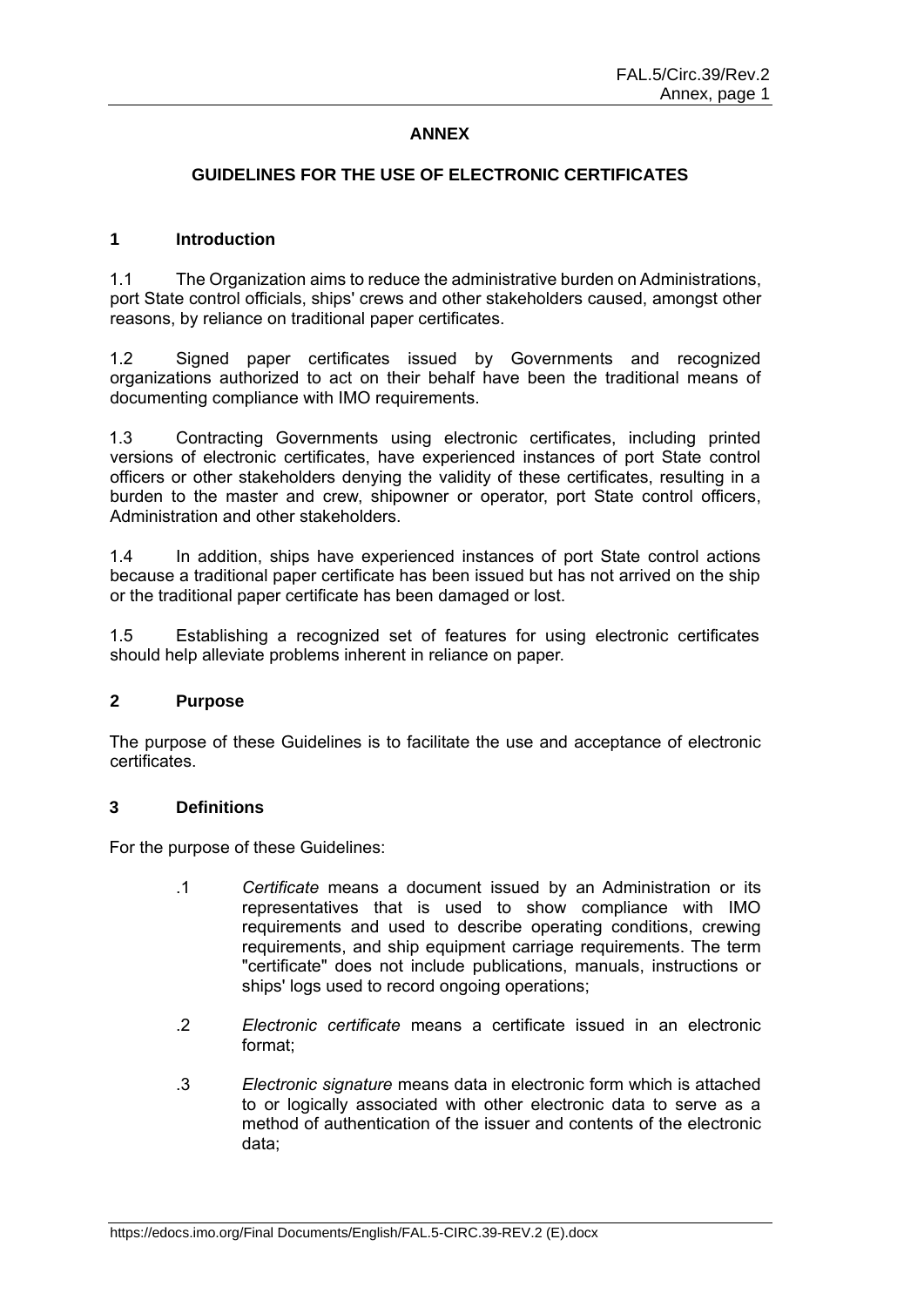- .4 *Printed version of electronic certificate* means a paper printout produced from the electronic certificate;
- .5 *Unique tracking number* means a string of numbers, letters or symbols used as an identifier to distinguish an electronic certificate issued by an Administration or its representative from any other electronic certificate issued by the same Administration or its representative; and
- .6 *Verifying* means a reliable, secure and continuously available process to confirm the authenticity and validity of an electronic certificate using the unique tracking number and other data contained on or embedded in the electronic certificate.

## **4 Features**

4.1 Administrations that use electronic certificates should ensure that these certificates have the following features:

- .1 validity and consistency with the format and content required by the relevant international convention or instrument, as applicable;
- .2 protected from edits, modifications or revisions other than those authorized by the issuer or the Administration;
- .3 a unique tracking number used for verification as defined in paragraphs 3.5 and 3.6; and
- .4 a printable and visible symbol that confirms the source of issuance.

4.2 Administrations that use websites for online viewing or verifying electronic certificates should ensure that these sites are constructed and managed in accordance with established information security standards for access control, fraud prevention, resistance to cyberattacks and resilience to man-made and natural disasters. 1

4.3 Shipowners, operators and crews on ships that carry and use electronic certificates should ensure that these certificates are controlled through the safety management system, as described in section 11 of the International Safety Management Code.

4.4 Electronic signatures applied to electronic certificates should meet authentication standards, as adopted by the Administration.

# **5 Verification**

-

Instructions for verifying (see paragraph 3.6) the information contained in the electronic certificate, including confirmation of periodic endorsements, when necessary, should be available on board the ship.

<sup>&</sup>lt;sup>1</sup> Such as the International Organization for Standardization/International Electrotechnical Commission 27000 series standards and similar guidelines, including requirements of the Administration.